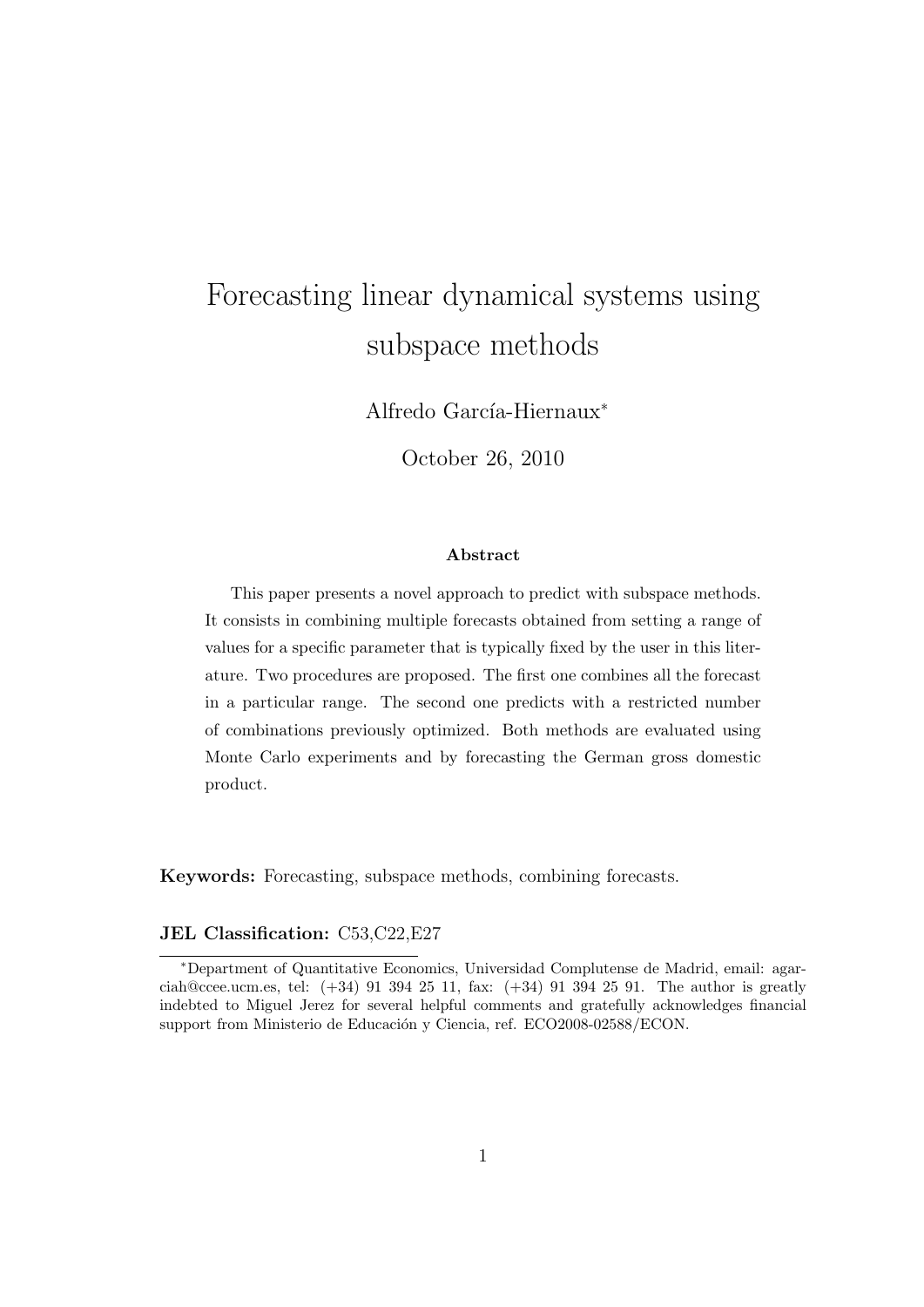### 1 Introduction

Subspace methods are widely employed in engineering and physics and have been recently adapted to some characteristics of the economic and financial data (see, Bauer and Wagner, 2002; Bauer, 2005b; García-Hiernaux et al., 2009, 2010). In comparison with mainstream time series analysis (Box and Jenkins, 1976; Tiao and Tsay, 1989), they are flexible, as univariate and multivariate cases are treated in the same way, and fast, as iterations are not required. Consequently, they are a very interesting alternative to conventional forecasting tools such as VAR models.

Despite the extensive literature about their statistical properties (see,  $e.g.$ Bauer, 2005a,b) and their increasing empirical uses (Kapetanios, 2004; Kascha and Mertens, 2009), forecasting with subspace methods still remains quite unexplored. The scarce references (Ljung, 1999; Mossberg, 2007; Schumacher, 2007) just use a state-space model estimated with these techniques to extrapolate, without exploiting the subspace properties to improve the forecasts.

In contrast, this paper explores the forecasting in- and out-of-sample properties of subspace methods and suggests two procedures based on combining multiple forecasts, obtained from setting a range of values for a specific parameter that is typically fixed by the user in the subspace literature. The first one combines a range of forecasts obtained with common subspace methods. The second one optimizes the number of forecasts to combine using the AIC (Akaike, 1976). The procedures are compared against appropriate alternatives and tested with simulated and real data, showing good results in one- and multi-step-ahead out-of-sample forecasts.

The plan of the paper is as follows. Subspace identification techniques are described in Section 2. Section 3 presents two procedures to improve the forecasts obtained through subspace methods. The usefulness of the proposals for making high quality forecasts is illustrated through Monte Carlo experiments in Section 4 and with real data in Section 5. Finally, Section 6 provides some concluding remarks.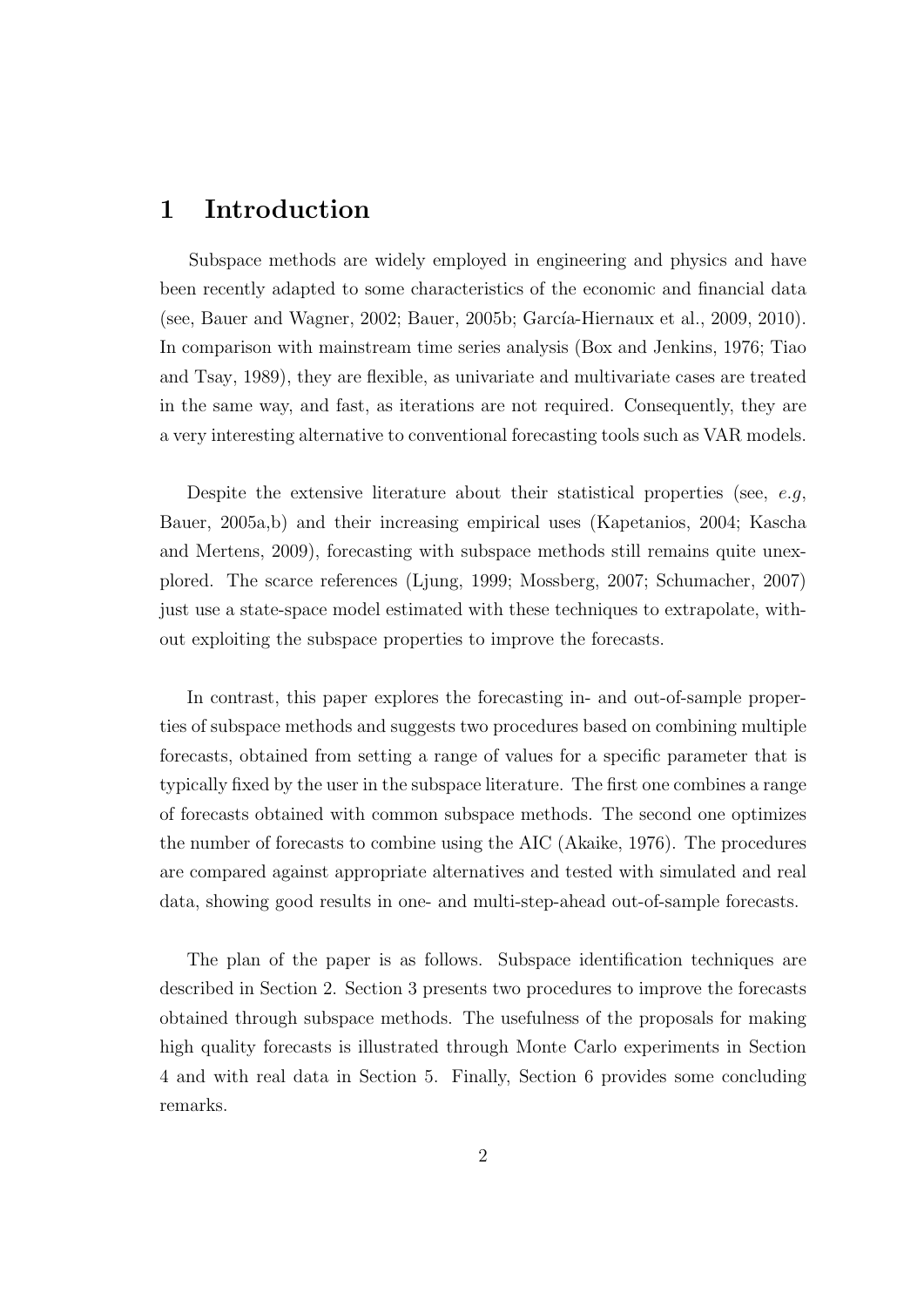### 2 Preliminaries

Consider a linear fixed-coefficients system that can be described by the following state space model,

$$
\boldsymbol{x}_{t+1} = \boldsymbol{\Phi} \boldsymbol{x}_t + \boldsymbol{E} \boldsymbol{\psi}_t \tag{1a}
$$

$$
z_t = H x_t + \psi_t \tag{1b}
$$

where  $x_{t,t\in\mathbb{N}}$  is a state *n*-vector, being *n* the true order of the system. In addition,  $z_{t,t\in\mathbb{N}}$  is an observable output m-vector,  $\psi_{t,t\in\mathbb{N}}$  is a noise m-vector known as innovations, while  $\Phi$ ,  $\bm{E}$  and  $\bm{H}$  are parameter matrices. Moreover, some assumptions about the system and the noise must be established.

#### Assumptions:

A1.  $\boldsymbol{\psi}^{}_{t}$  is a sequence of independent and identically distributed random variables with  $E(\psi_t) = 0$  and  $E(\psi_t \psi_t)$  $t_{t}^{\prime} ) = \boldsymbol{Q}, \text{ being } \boldsymbol{Q} \text{ a positive definite matrix}.$ 

A2. System (1a-1b) is non-explosive, i.e.,  $|\lambda_i(\Phi)| \leq 1$ ,  $\forall i = 1, ..., n$ , where  $\lambda_i(\Phi)$ denotes the  $i^{th}$  eigenvalue of  $\Phi$ , and fulfills the strictly minimum-phase condition, i.e.,  $|\lambda_i(\mathbf{\Phi} - \mathbf{E}\mathbf{H})| < 1$ ,  $\forall i = 1, ..., n$ .

A3. System (1a-1b) is minimal, i.e., it uses the smallest possible state dimension, n, to represent  $z_t$ .

System  $(1a-1b)$  can be expressed in a single matrix equation (see, García-Hiernaux et al., 2010, Section 2) as:

$$
\mathbf{Z}_f = \mathbf{O}\mathbf{X}_f + \mathbf{V}\Psi_f,\tag{2}
$$

where  $\mathbf{Z}_f := [\mathbf{z}'_t, \dots, \mathbf{z}'_{t+f-1}]$  with  $t = p+1, \dots, T-f+1$ ; p and f are two integers chosen by the user with  $p > n$ . For simplicity, we will assume  $p = f$ , throughout the paper, denoting this value by i.  $\boldsymbol{X}_f$  and  $\boldsymbol{\Psi}_f$  are as  $\boldsymbol{Z}_f$  but with  $\boldsymbol{x}_t$  or  $\boldsymbol{\psi}_t$ , respectively, instead of  $z_t$ . On the other hand, the extended observability matrix,  $O$ , and the lower block triangular Toeplitz matrix  $V$  are known nonlinear func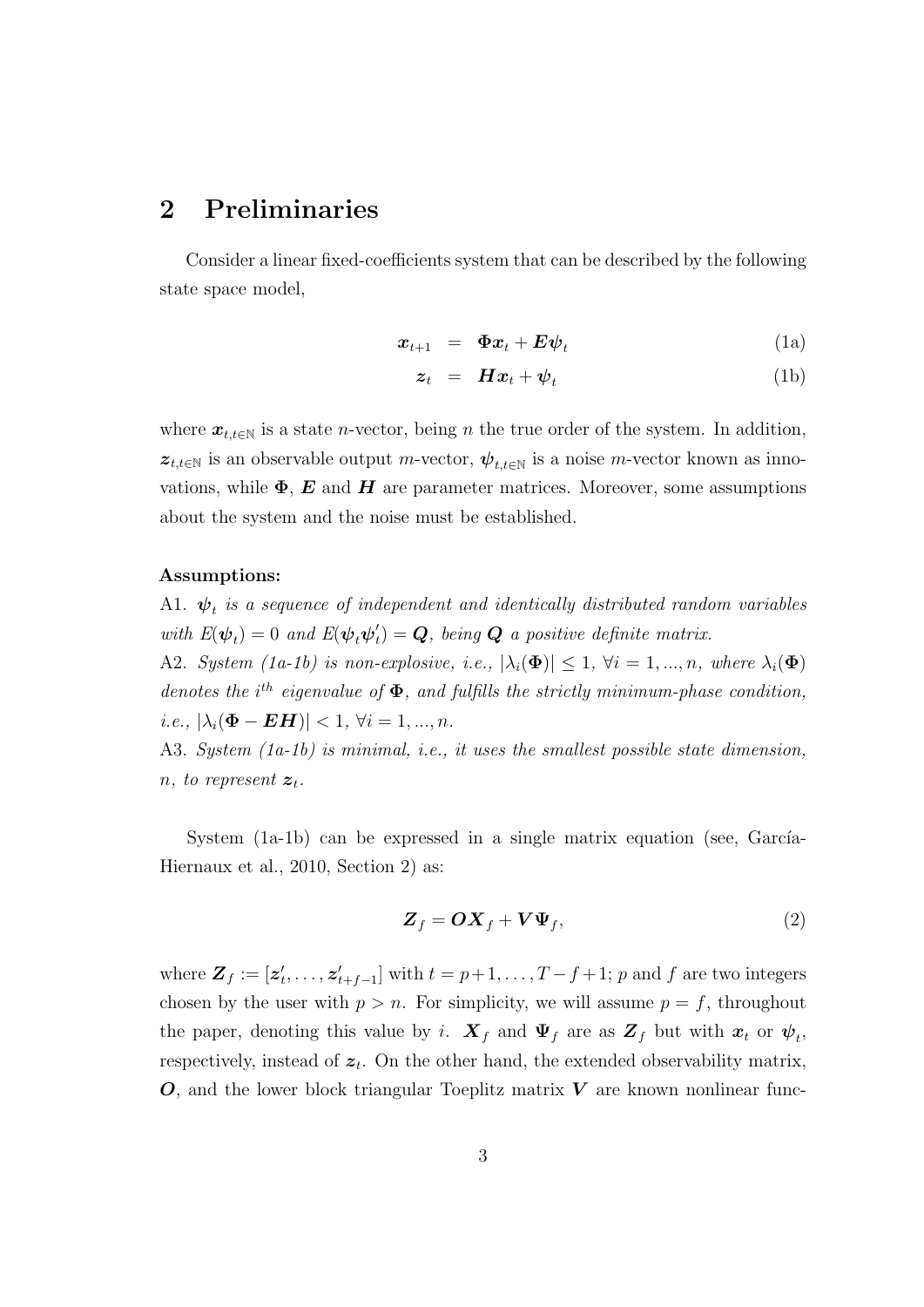tions of the original parameter matrices  $\Phi$ , E and H (see García-Hiernaux et al., 2010, Section 2, for further details).

Given A2 and for large values of i and T,  $\mathbf{X}_f$  is to a close approximation representable as a linear combination of the past of the output,  $MZ_p$ , where  $\mathbf{Z}_p := [\mathbf{z}'_{t-p}, \dots, \mathbf{z}'_{t-1}]$  with  $t = p+1, \dots, T-f+1$ . Then, the relationship between the past and the future of the output can be written as:

$$
\mathbf{Z}_f \simeq \mathbf{O} \mathbf{M} \mathbf{Z}_p + \mathbf{V} \Psi_f \tag{3}
$$

For a given n, subspace methods estimate  $O, M$  and  $V$  in (3) by solving a reduced-rank weighted least square problem, as the product  $OM$ , which is an im square matrix, is of rank  $n \leq im$ . There are different approaches to do this, but equation (3) is the common starting point to all of them. Here we use the Canonical Correlation Analysis (CCA), which is briefly described in the following steps:

- 1. Choose the integer  $i$  (or  $p$  and  $f$ ).
- 2. Solve the reduced-rank weighted least square problem:

$$
\min_{\{\hat{\mathbf{O}}, \hat{\mathbf{M}}\}} \left\| \mathbf{W} \left( \mathbf{Z}_f - \hat{\mathbf{O}} \hat{\mathbf{M}} \mathbf{Z}_p \right) \right\|_F^2 \tag{4}
$$

where  $\|\cdot\|_F$  denotes de Frobenius norm. Note that the weighting matrix,  $W$ , and the system order, n, have to be specified. See Katayama (2005) for different W and García-Hiernaux et al. (2007) to estimate n. Compute the states as  $\hat{\boldsymbol{X}}_f = \hat{\boldsymbol{M}} \boldsymbol{Z}_p.$ 

- 3. Regress  $\boldsymbol{z}_t$  onto  $\hat{\boldsymbol{x}}_t$ ,  $t = i, ..., T i$ , obtaining  $\hat{\boldsymbol{H}}$  and the residuals,  $\hat{\boldsymbol{\psi}}_t$ , from the equation (1b).
- 4. Regress  $\hat{x}_{t+1}$  onto  $\hat{x}_t$  and  $\hat{\psi}_t$ ,  $t = i, ..., T i 1$ , obtaining  $\hat{\Phi}$  and  $\hat{E}$  from the equation (1a).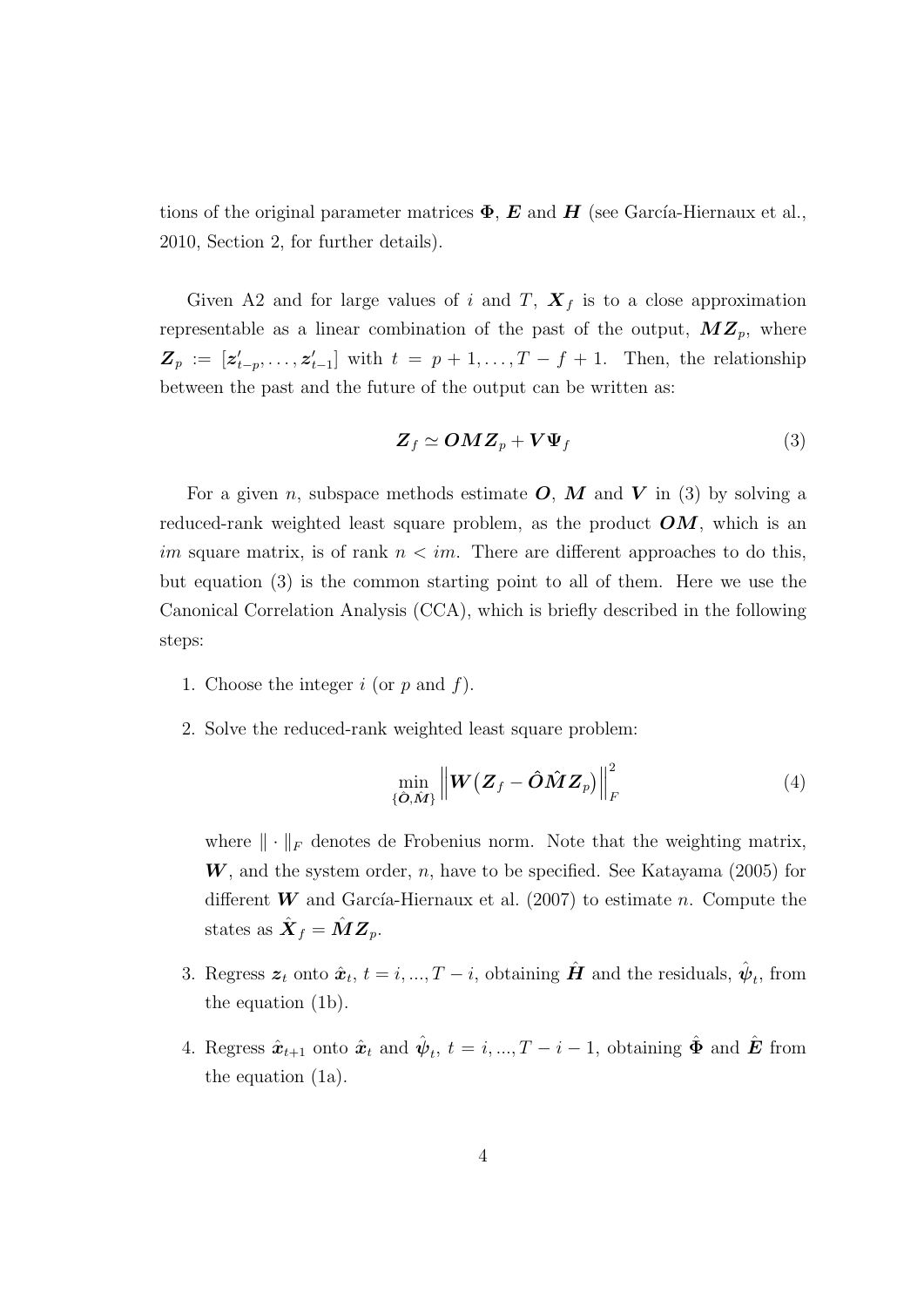5. Check the minimum-phase condition (A2). If A2 does not hold, a refactorization is needed to ensure it (see, Hannan and Deistler, 1988, Theorem 1.3.3).

#### 3 Forecasting by exploiting different values of  $i$

I will start by denoting the parameters estimated using the CCA algorithm and a particular i as,  $\hat{\Xi}_i = {\{\hat{\Phi}, \hat{E}, \hat{H}\}_i}$ . In this situation, it is known that for  $i \geq i_0$ the estimates  $\hat{\Xi}_i$  are consistent, where  $i_0 = int(d\hat{\rho}_{bic})$  which is the integer closer to the product of  $d$  and the optimal lag length for an autoregressive approximation of  $z_t$ , chosen by using the Schwarz (1978) criterion over  $0 \leq \rho \leq (\log T)^a$  for some constant  $0 < a < \infty$ . Specifically,  $d > 1$  is a sufficient condition in the stationary case (see Deistler et al., 1995), whereas  $d > 2$  is required in the integrated case (see Bauer, 2005b). However, in finite samples the estimates  $\hat{\Xi}_i$  differ for different i, resulting in distinct forecasts.

Ljung  $(1999)$  proposes choosing the value for i that optimizes the AIC. The procedure consists of: a) choosing a range of possible values for  $i$ , b) estimating the corresponding state space models, c) calculating, for each estimated model, the AIC, and d) choosing the model which minimizes the criterion.

The procedures proposed here also emphasize in forecasting, but adopt a combination strategy motivated by the empirical success of combination forecasts. This approach seems more promising, if only because the combination strategy allows one to diversify the risk of a potentially erroneous decision about i. Therefore, I expect the procedures to be more robust than the ones relying on a single choice for  $i$ .

Whichever procedure you choose to forecast, it should be noted that the results about consistency restrict the lower bound of the range of possible values for  $i$  to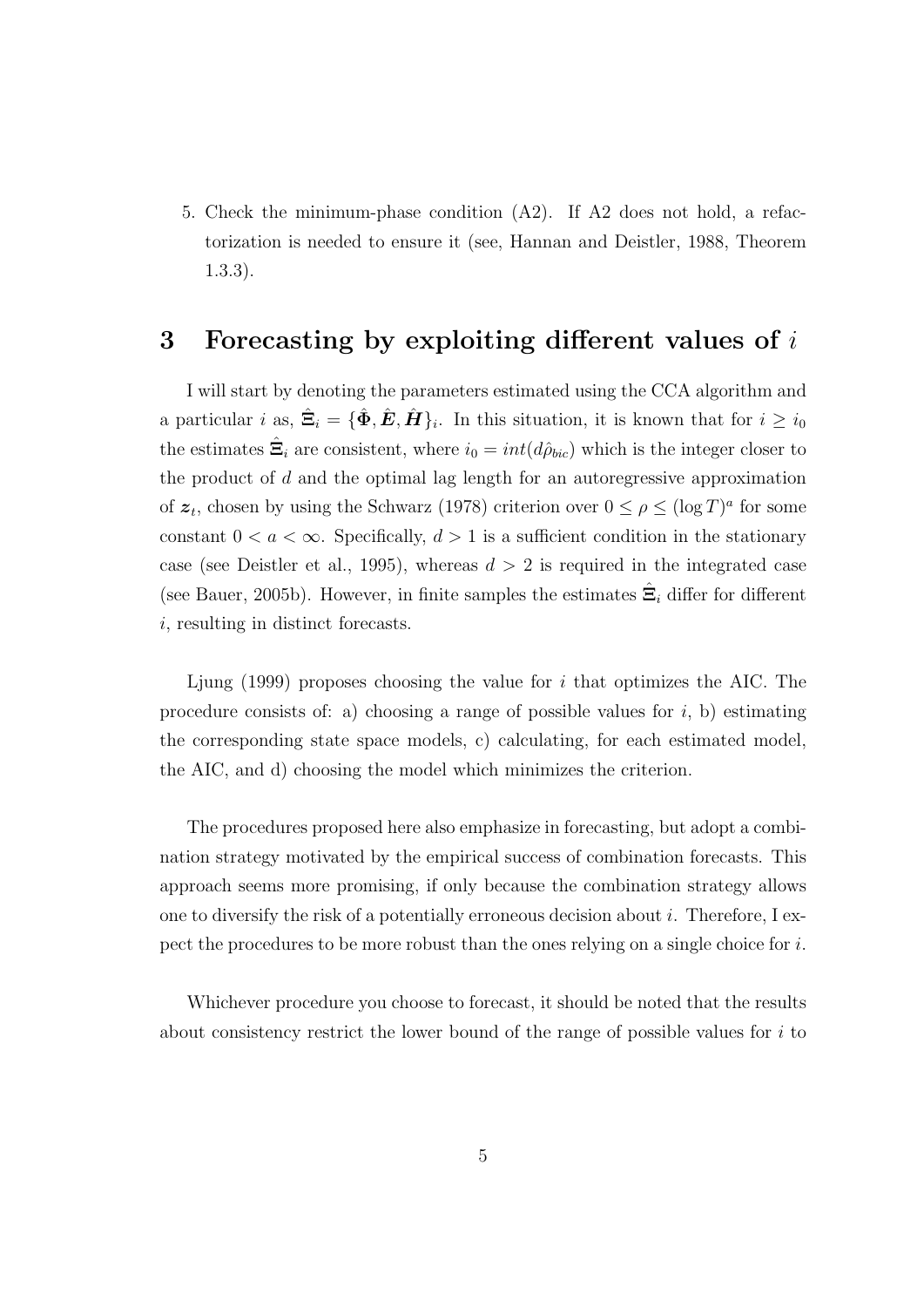$i_0$ . Then, consider the  $I - i_0 + 1$  estimated models:

$$
\hat{\boldsymbol{x}}_t^i = \hat{\boldsymbol{\Phi}}_i \hat{\boldsymbol{x}}_{t-1}^i + \hat{\boldsymbol{E}}_i \hat{\boldsymbol{\psi}}_{t-1} \tag{5a}
$$

$$
\hat{\boldsymbol{z}}_t^i = \hat{\boldsymbol{H}}_i \hat{\boldsymbol{x}}_t^i \tag{5b}
$$

where  $i = i_0, ..., I$ , being I deterministically chosen by the user and  $\hat{\psi}_t = \mathbf{z}_t^i - \hat{\mathbf{z}}_t^i$  $\frac{i}{t}$ . Clearly,  $\hat{\mathbf{z}}_t^i$  $t<sub>t</sub>$  are highly correlated for different i and, as a consequence of consistency, the correlations will tend to the unity as the sample size grows. In very large samples,  $\hat{\mathbf{z}}_t^i$  will be virtually identical for different *i*. Accordingly, the benefits for combining are expected to be more important in short samples.

Consider now a vector,  $z_t^s$ , that contains the fitted values  $\hat{z}_t^i$  $i, i = i_0, ..., I,$ but sorted in a particular way that will be explained later, and a matrix  $\Pi =$  $[\pi_0 \ \pi_1 \ ... \ \pi_{I-i_0+1}]'$  where each  $\pi_j$  is a m-vector of weights. From all of this, one can solve the least squares problem:

$$
\min_{\{\hat{\mathbf{\Pi}}\}} \left\| \boldsymbol{z}_t - \left[\mathbf{1} \; \boldsymbol{z}_t^s\right] \cdot \hat{\mathbf{\Pi}} \right\|_F^2 \tag{6}
$$

where  $\underline{1}$  is a ones *m*-vector. As a result,  $\hat{z}_t^* = [\underline{1} \; z_t^s] \cdot \hat{\Pi}$  is the optimal linear prediction of  $z_t$  (see Granger and Ramanathan, 1984) given the range of i. This procedure, hereafter PROC A, presents lower in-sample mean squared error than any subspace forecast obtained with a fixed value of i in the range  $\{i_0, I\}$ . Note that this does not guarantee more accurate out-of-sample predictions, although it could be expected in practice.

On the other hand, choosing a large I makes the information given by the set of explanatory variables extremely redundant, due to the high correlations among  $\hat{z}_t^i$  $\frac{i}{t}$  $i = i_0, ..., I$ . In order to reduce the number of inputs in regression (6), we suggest a second procedure, hereafter PROC B, which consists in sequentially increasing the dimension of  $z_t^s$  and using the AIC to optimize the number of inputs to combine.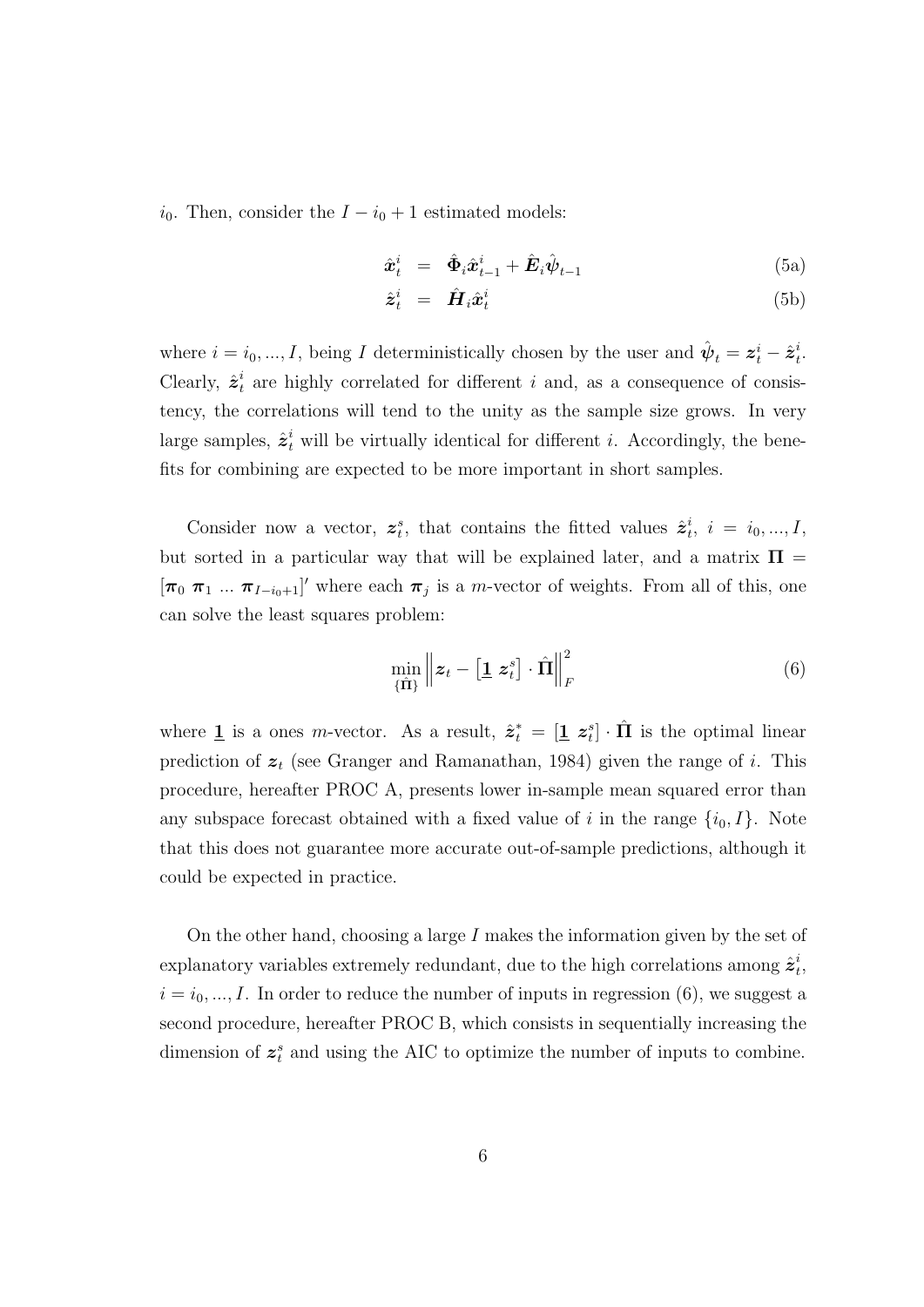I will now motivate why  $z_t^s$  has a specific structure. Vector  $z_t^s$  is organized so that the first component is the  $\hat{\mathbf{z}}_t^i$  which presents a lower correlation with the others, the second element is the second less correlated and so on. As an example, for  $i_0 = 5$ ,  $I = 7$  and the following correlations  $corr(\hat{z}_t^5, \hat{z}_t^6) = .8$ ,  $corr(\hat{z}_t^5, \hat{z}_t^7) = .6$ , and  $corr(\hat{z}_t^6, \hat{z}_t^7) = .7$ ,  $\hat{z}_t^s$  would be the vector  $[\hat{z}_t^7 \hat{z}_t^5 \hat{z}_t^6]$ . Hence, the reduction of the sum-squared-error of regression (6) will be, in principle, higher when adding the first  $z_i^s$  components than when adding the last ones, as, by construction, most of the information brought by the last variables will already be in the model. In the following, I describe the proposals that compute the final out-of-sample forecasts:

- 1. Find  $i_0$  as the integer closer to  $d\hat{\rho}_{bic}$  and choose I.
- 2. Estimate  $\hat{\Xi}_i$  for  $i = i_0, ..., I$  and compute the corresponding in- and out-ofsample forecasts.
- 3. Create  $z_i^s$  with the in-sample forecasts obtained in step 2, sorted from the least correlated to the most correlated.
- 4. Regress  $\boldsymbol{z}_t$  onto  $[\underline{\mathbf{1}} \ \boldsymbol{z}_t^s]$ , either: (i) once, this is PROC A, or (ii)  $I i_0 + 1$ times, increasing  $z_i^s$  by one component each time and calculating the AIC in each regression, this is PROC B. Whatever method is used, keep the weights  $\Pi$ .
- 5. Compute the combined out-of-sample forecasts as  $\hat{z}_{t+f}^* = [\underline{1} \; z_{t+f}^s] \cdot \hat{\Pi}$ , where f is the prediction horizon. In PROC B, the number of columns of  $z_{t+f}^s$  will be determined by minimizing AIC in the previous step.

### 4 An empirical application

This section illustrates the application of this methodology to real data by forecasting the German GDP growth rate in a one-step and multi-step ahead framework. The forecasts are evaluated in terms of RMSFE and predictive accuracy is tested with the Diebold and Mariano (1995) test, hereafter DM.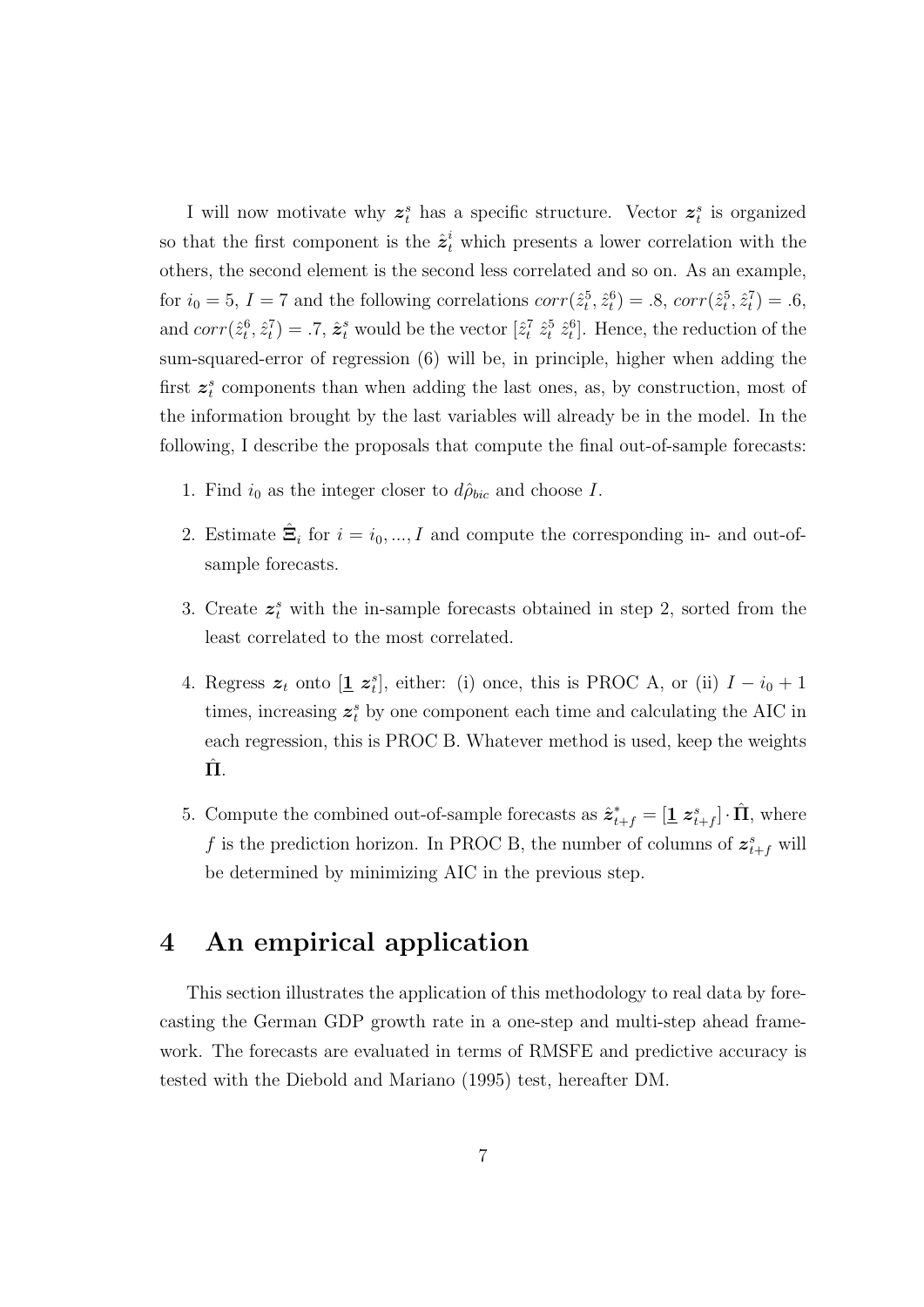The data employed corresponds to the quarterly German GDP in constant prices of year 2000. The sample period goes from 1991:01 until 2008:03. The exercise is divided in two parts. First, a one-step-ahead forecast evaluation is made over the period 2006:02 to 2008:03, updating the models each time with the new data. Second, a multi-step prediction analysis is presented by fitting the models for the period of 1991:01 to 2006:01 and forecasting ten periods, from 2006:02 to 2008:03.

As a result of the autoregressive approximation of German GDP  $\rho_{bic} = 8$ , so  $i_0$  is fixed to 11, assuring the consistency of the estimates. As the sample size is not large, I is fixed to  $I = 20$ . Consequently,  $I - i_0 + 1 = 10$  models are estimated and used in the prediction exercise. Estimating the system order with the MbC criterion (García-Hiernaux et al., 2007) returns  $\hat{n} = 7$ . Finally, an AR(8) is specified and estimated to provide benchmark forecasts for comparison purposes.

Table 1 presents the RMSFEs, forecast accuracy ranking and results of the DM for the one-step-ahead predictions obtained from: a) PROC A, the combination of the forecasts of the whole vector  $z_t^s$ , b) PROC B, the combination of the forecasts using the AIC to decrease the dimension of  $z_t^s$ , c) the alternative AR(8) model, and d) the subspace single forecasts obtained with  $i = 11, ..., 20$ .

#### [TABLE 1 AND FIGURE 1 SHOULD BE AROUND HERE]

The results show that PROC A clearly outperforms the rest of the methods. The gain in RMSFE with respect to PROC B is 9% and the DM suggests that PROC A forecasts are statistically more accurate at 12% level. This result coincides with those obtained in the simulation experiments. On the other hand, the improvement of the RMSFE with respect the rest of the (non-combined) subspace models ranges from  $6-22\%$ , depending on the choice of i. The DM considers all these predictions significantly less precise than those resulting from PROC A at about 10% level, except for the non-combined subspace forecast with  $i = 11$ .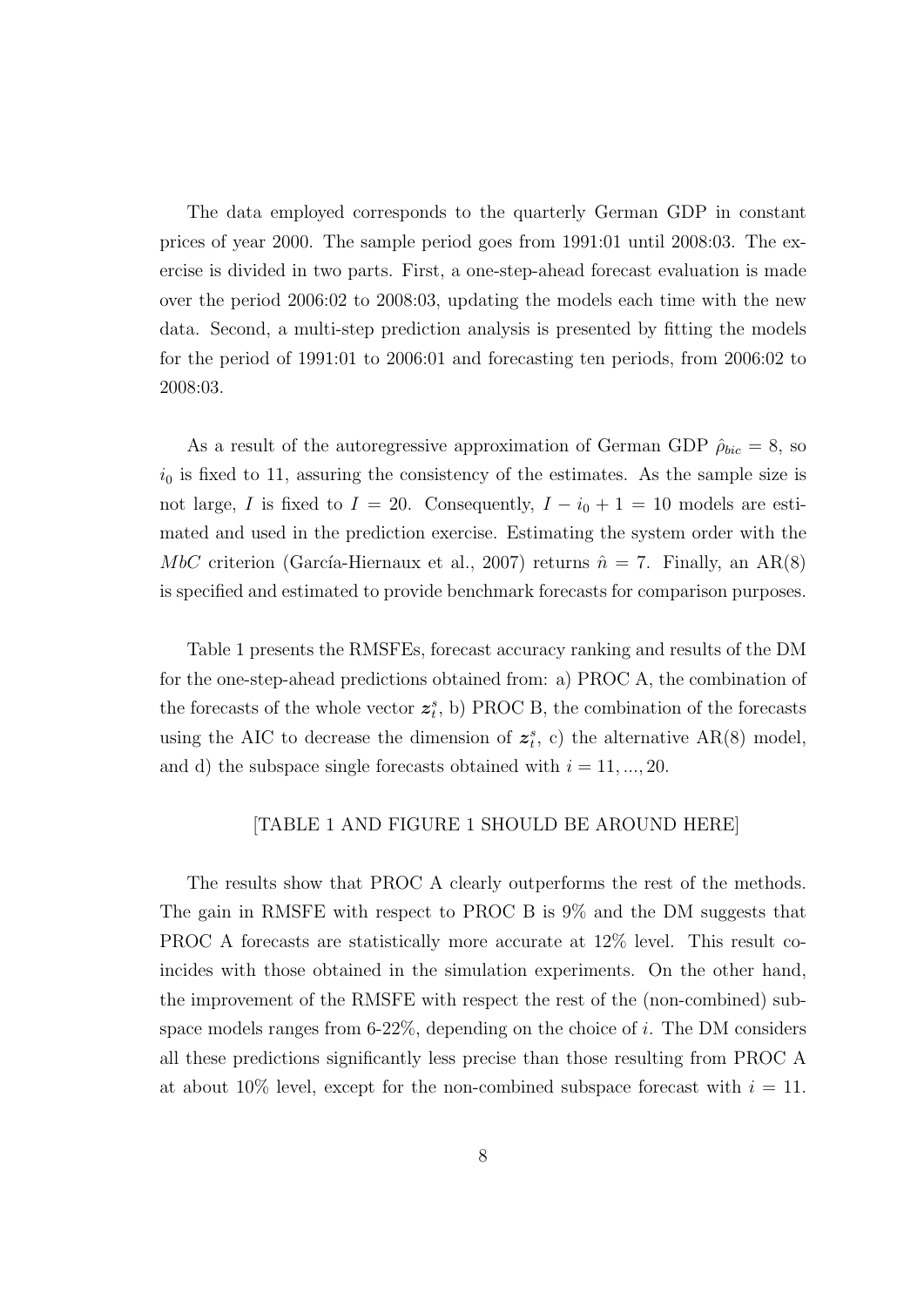PROC A particularly outperforms the AR(8), which is 26% worse in terms of RMSFE. This improvement is significant at 2% level in terms of the predictive accuracy. The performances can be observed in Figure 1, which depicts the prediction errors for the combined procedures, the best subspace single forecast and the  $AR(8)$ .

#### [TABLE 2 AND FIGURE 2 SHOULD BE AROUND HERE]

In a second exercise, ten out-of-sample forecasts are computed from 2006:02 to 2008:03. The models are the same used before, although this time data and estimates are not updated. Table 2 reports the results. In this case, PROC B clearly beats the other alternatives. The gain in RMSFE with respect to PROC A is 27.7% and the predictions are statistically more accurate at 1% level. PROC A worse behavior is not completely unexpected in multi-step forecasting, as it has been devised to minimize one-step-ahead errors. More surprising is the positive performance of PROC B. The precision improvement with respect to the other (non-combined) subspace models is quite remarkable, ranging from 16.5-58.2% in terms of RMSFE. Further, DM considers all the predictions significantly less precise at 1% level than those obtained with PROC B, except for  $i = 13, 14$ , which can be considered less accurate at  $10\%$  level. The alternative  $AR(8)$ , whose RMSFE is 2.1 and 1.6 times those of PROC B and PROC A, respectively, is widely defeated by both proposals. Finally, despite the positive results of PROC B in this exercise, further research is needed in the multi-step forecast to draw more general conclusions.

### 5 Concluding remarks

I propose two procedures to forecast linear dynamical systems using subspace methods. They are based on combining multiple predictions obtained from setting a range of values for a parameter that is commonly fixed by the user in the subspace methods literature. The experiments with Monte Carlo and real data show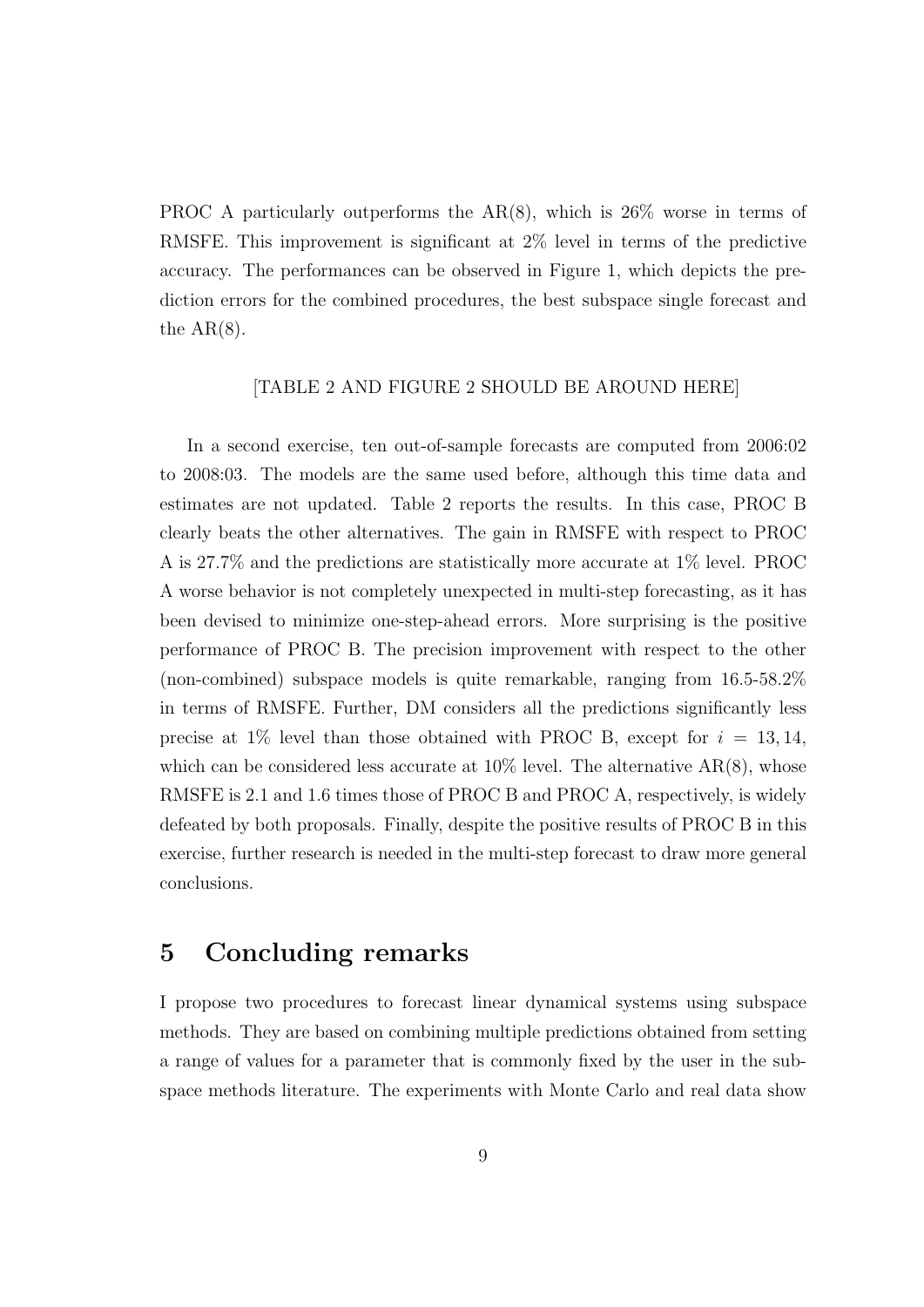that they generally outperform the (non-combined) subspace methods and (vector) autoregressive models in one-step and multi-step ahead predictions, although further research is open for future in the second case.

These algorithms are implemented in a MATLAB toolbox for time series modeling called  $E<sup>4</sup>$ . The source code is freely provided under the terms of the GNU General Public License and can be downloaded at www.ucm.es/info/icae/e4. This site also includes a complete user manual and other reference materials.

### References

- Akaike, H. (1976). Canonical Correlation Analysis of Time Series and the Use of an Information Criterion. Academic Press.
- Bauer, D. (2005a). Comparing the CCA subspace method to pseudo maximum likelihood methods in the case of no exogenous inputs. Journal of Time Series Analysis, 26(5):631–668.
- Bauer, D. (2005b). Estimating linear dynamical systems using subspace methods. Econometric Theory, 21:181–211.
- Bauer, D. and Wagner, M. (2002). Estimating cointegrated systems using subspace algorithms. Journal of Econometrics, 111:47–84.
- Box, G. E. P. and Jenkins, G. M. (1976). Time Series Analysis, Forecasting and Control. Holden-Day, San Francisco, 2nd ed. edition.
- Deistler, M., Peternell, K., and Scherrer, W. (1995). Consistency and relative efficency of subspace methods. Automatica, 31(12):1865–1875.
- Diebold, F. and Mariano, R. (1995). Comparing predictive accuracy. *Journal of* Business and Economic Statistics, 13(3):253–263.
- García-Hiernaux, A., Jerez, M., and Casals, J. (2007). Estimating the system order by subspace methods. Statistics and Econometrics Working Papers, 070301.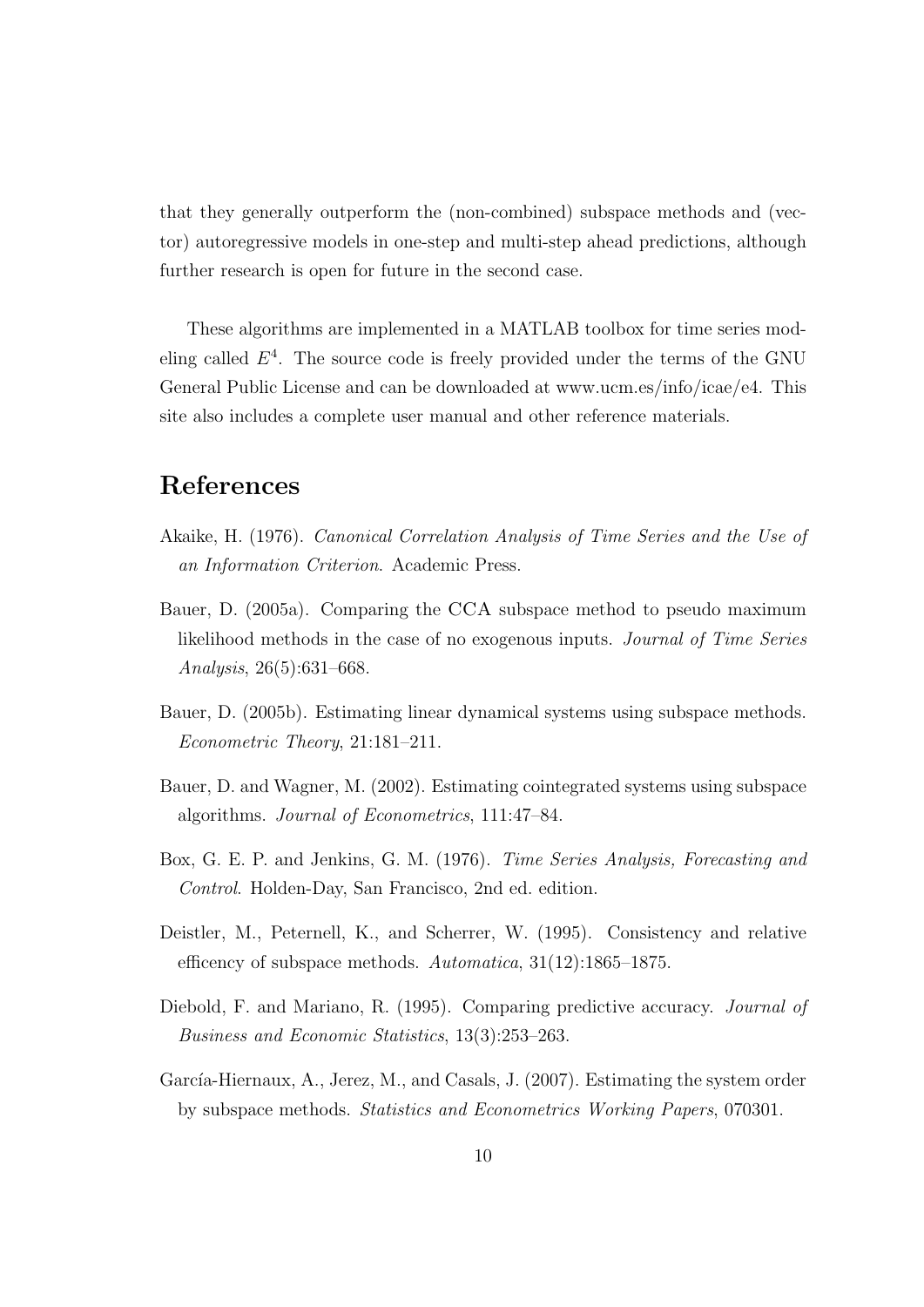- García-Hiernaux, A., Jerez, M., and Casals, J. (2009). Fast estimation methods for time series models in state-space form. Journal of Statistical Computation and Simulation, 79(2):121–134.
- García-Hiernaux, A., Jerez, M., and Casals, J. (2010). Unit roots and cointegration modeling through a family of flexible information criteria. *Journal of Statistical* Computation and Simulation, 80(2):173–189.
- Granger, C. W. J. and Ramanathan, R. (1984). Improved methods of combining forecasts. Journal of Forecasting, 3:197–204.
- Hannan, E. J. and Deistler, M. (1988). The Statistical Theory of Linear Systems. John Wiley, New York.
- Kapetanios, G. (2004). A note on modelling core inflation for the uk using a new dynamic factor estimation method and a large disaggregated price index dataset. Economic Letters, 85:63–69.
- Kascha, C. and Mertens, K. (2009). Business cycle analysis and VARMA models. Journal of Economics Dynamics and Control, 33(2):267–282.
- Katayama, T. (2005). Subspace Methods for System Identification. Springer Verlag, London.
- Ljung, L. (1999). System Identification, Theory for the User. PTR Prentice Hall, New Jersey, second edition.
- Mossberg, M. (2007). Forecasting electric power consumption using subspace algorithms. International Journal of Power and Energy Systems, 27:369–386.
- Schneider, T. and Neumaier, A. (2001). Algorithm 808: Arfit a matlab package for the estimation of parameters and eigenmodes of multivariate autoregressive models. ACM Transactions on Mathematical Software, 27:58–65.
- Schumacher, C. (2007). Forecasting german gdp using alternative factor models based on large datasets. Journal of Forecasting, 26:271–302.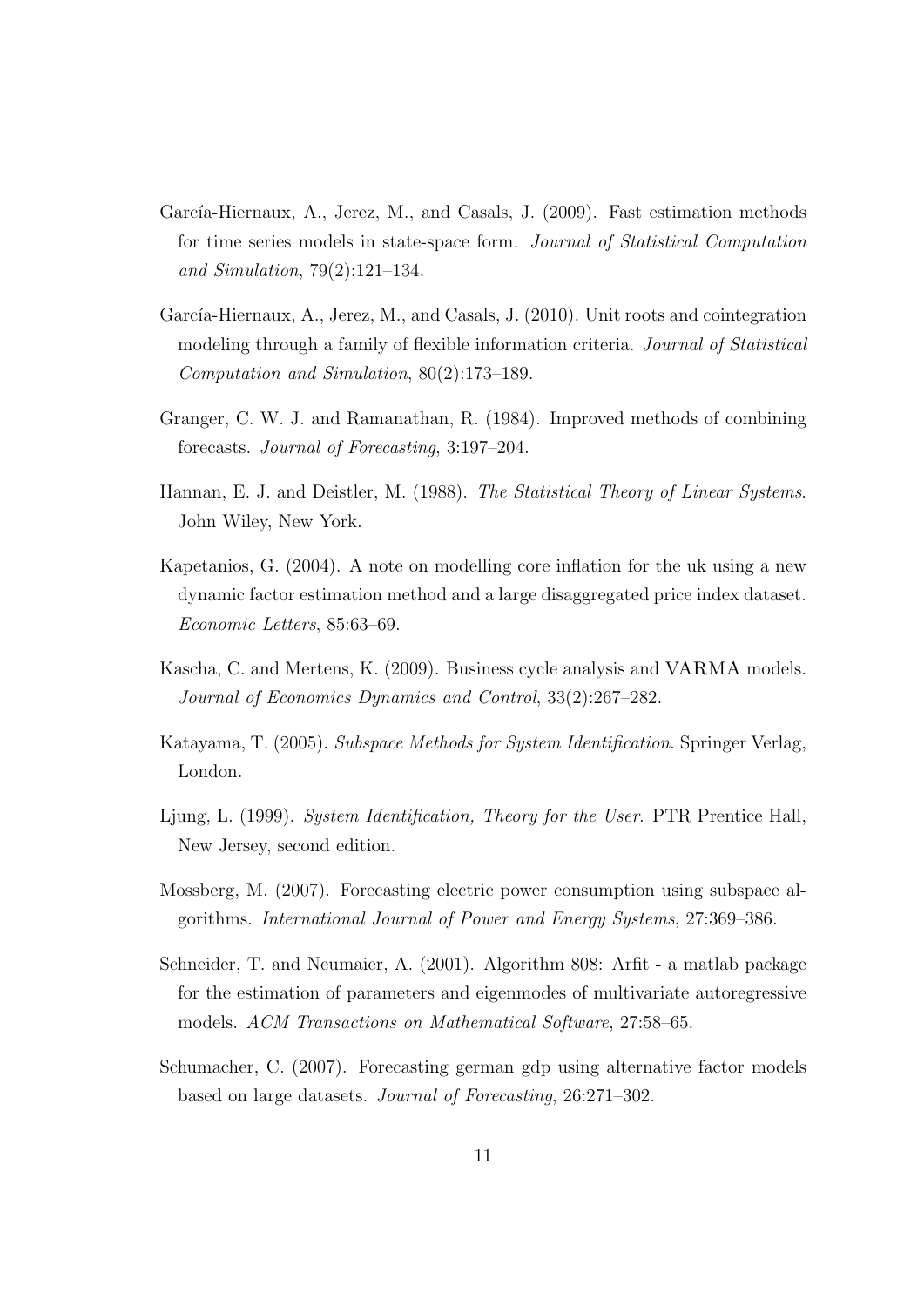- Schwarz, G. (1978). Estimating the dimension of a model. Annals of Statistics, 6:461–464.
- Tiao, G. C. and Tsay, R. S. (1989). Model specification in multivariate time series. Journal of the Royal Statistical Society, B Series, 51(2):157–213.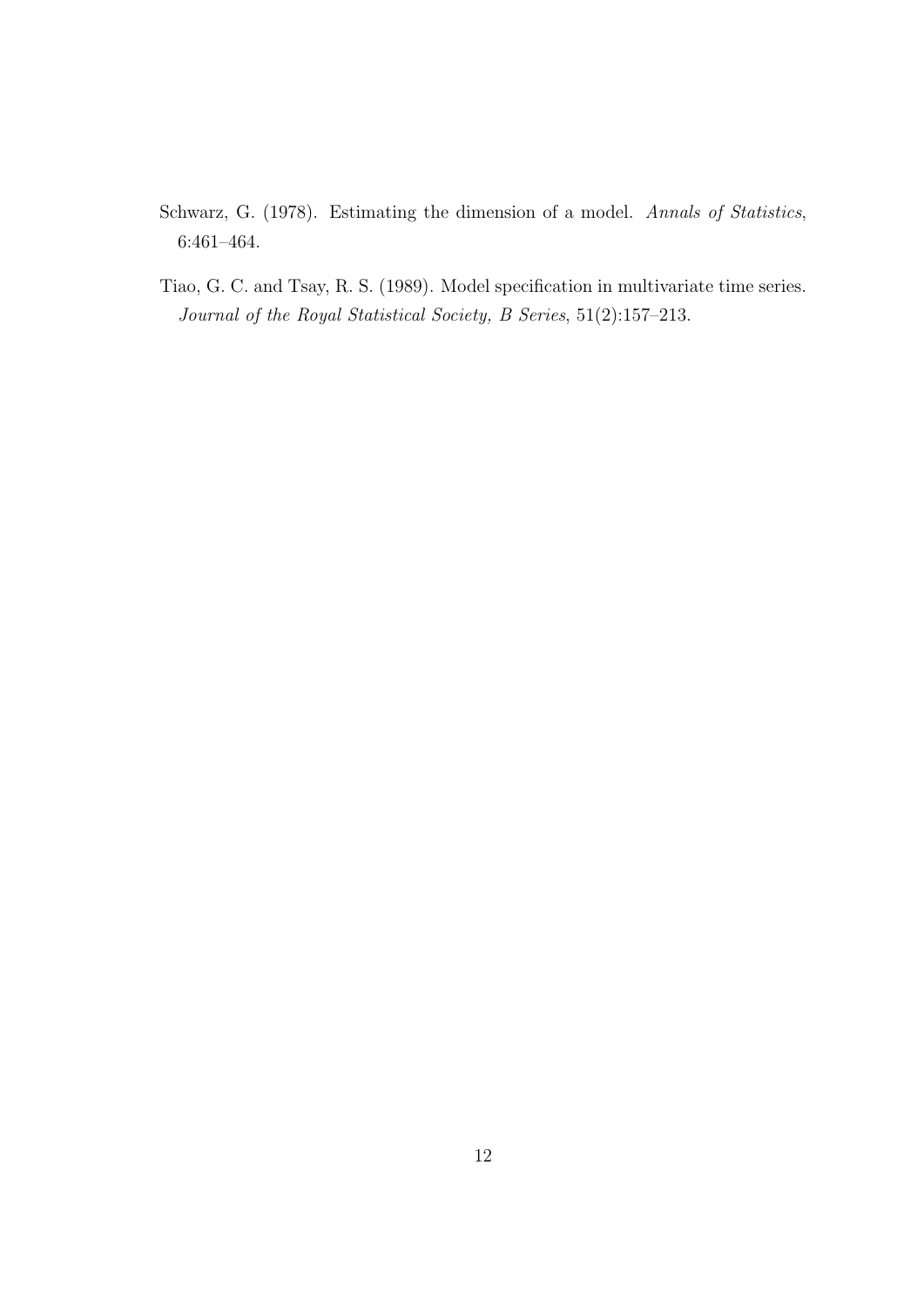

## Tables and Figures

Figure 1: One-step-ahead out-of-sample forecast errors.



Figure 2: 1-to-10 out-of-sample forecast errors.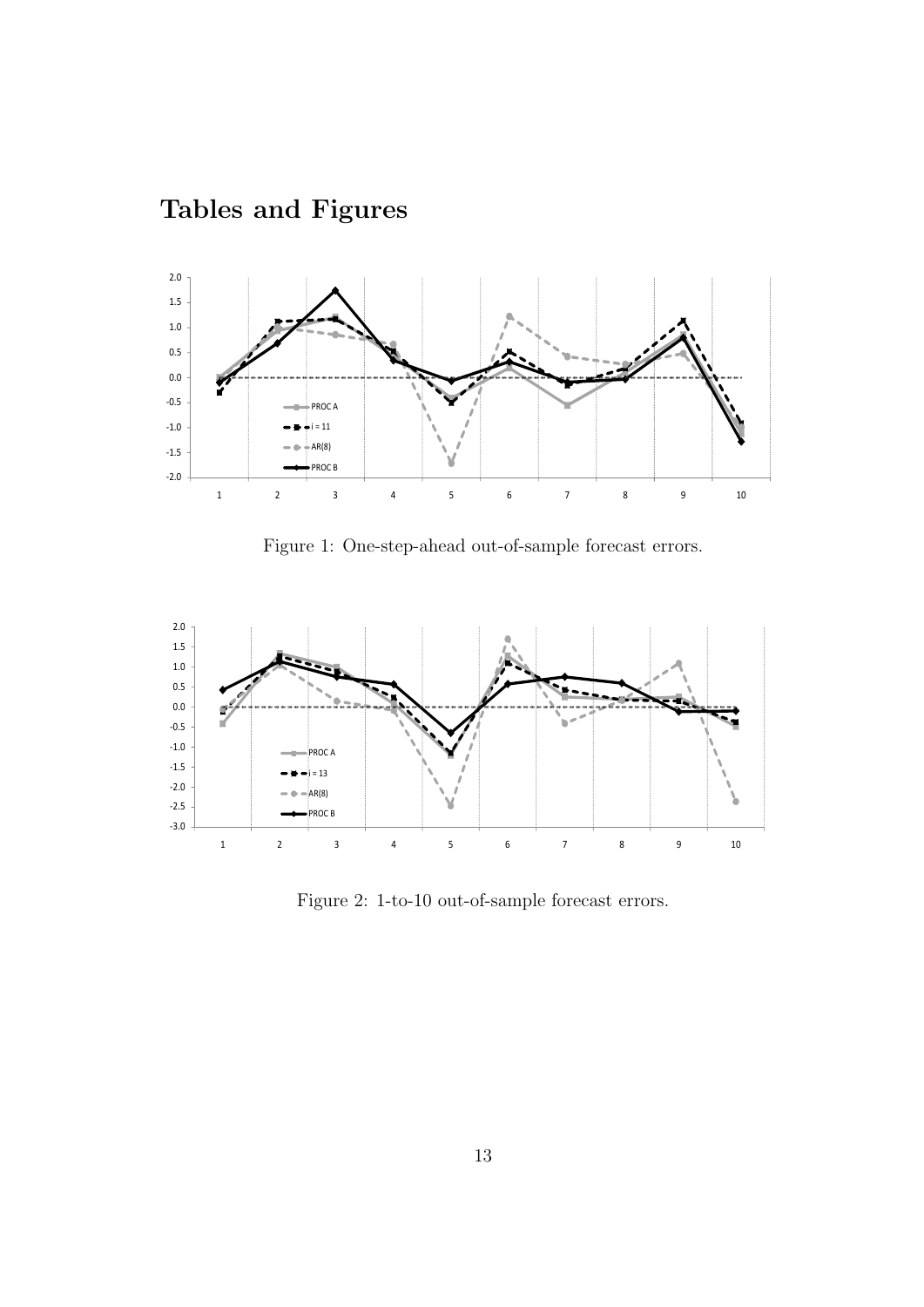|           | RMSFE |          |                | Diebold-Mariano     |  |
|-----------|-------|----------|----------------|---------------------|--|
| Procedure | Value | Relative | Rk             | $Rk(1)$ vs $Rk(j)$  |  |
|           |       |          |                | Pvalue<br>Statistic |  |
| PROC A    | .746  | 100      | $\overline{1}$ |                     |  |
| PROC B    | .815  | 109.0    | 4              | $-1.208$<br>.114    |  |
| AR(8)     | .945  | 126.7    | 13             | $-2.082$<br>.019    |  |
| SM(11)    | .791  | 106.0    | 2              | $-1.221$<br>.111    |  |
| SM(12)    | .855  | 114.6    | 9              | $-2.726$<br>.003    |  |
| SM(13)    | .832  | 111.4    | 6              | .001<br>$-3.117$    |  |
| SM(14)    | .805  | 107.8    | 3              | $-1.252$<br>.105    |  |
| SM(15)    | .827  | 110.8    | 5              | $-1.577$<br>.057    |  |
| SM(16)    | .858  | 115.0    | 10             | $-1.295$<br>.098    |  |
| SM(17)    | .842  | 112.8    | 8              | $-1.391$<br>.082    |  |
| SM(18)    | .858  | 115.0    | 11             | $-2.144$<br>.016    |  |
| SM (19)   | .911  | 122.1    | 12             | $-2.775$<br>.018    |  |
| SM (20)   | .837  | 112.1    | 7              | .087<br>$-1.358$    |  |

Table 1: Forecast accuracy comparison: Evaluation of the one-step-ahead prediction errors.

*Notes*: The best RMSFE is underlined. SM  $(i)$  corresponds to the forecasts obtained from noncombined subspace methods estimated with i. Prediction errors are multiplied by 100 in order to facilitate the comparison. Diebold and Mariano's test computed with a squared error loss. Hypothesis defined as  $H_0: \mathbb{E}[(\epsilon_{t+1|t}^1)^2] \geq \mathbb{E}[(\epsilon_t^j)$  $(\epsilon_{t+1|t}^j)^2$  and  $H_1 : \mathbb{E}[(\epsilon_{t+1|t}^1)^2] < \mathbb{E}[(\epsilon_t^j)$  $_{t+1|t}^{j})^{2}],$  where  $\epsilon_t^j$  $_{t+1|t}^{j}$  is the one-step-ahead forecast error obtained from the model ranked in position j.